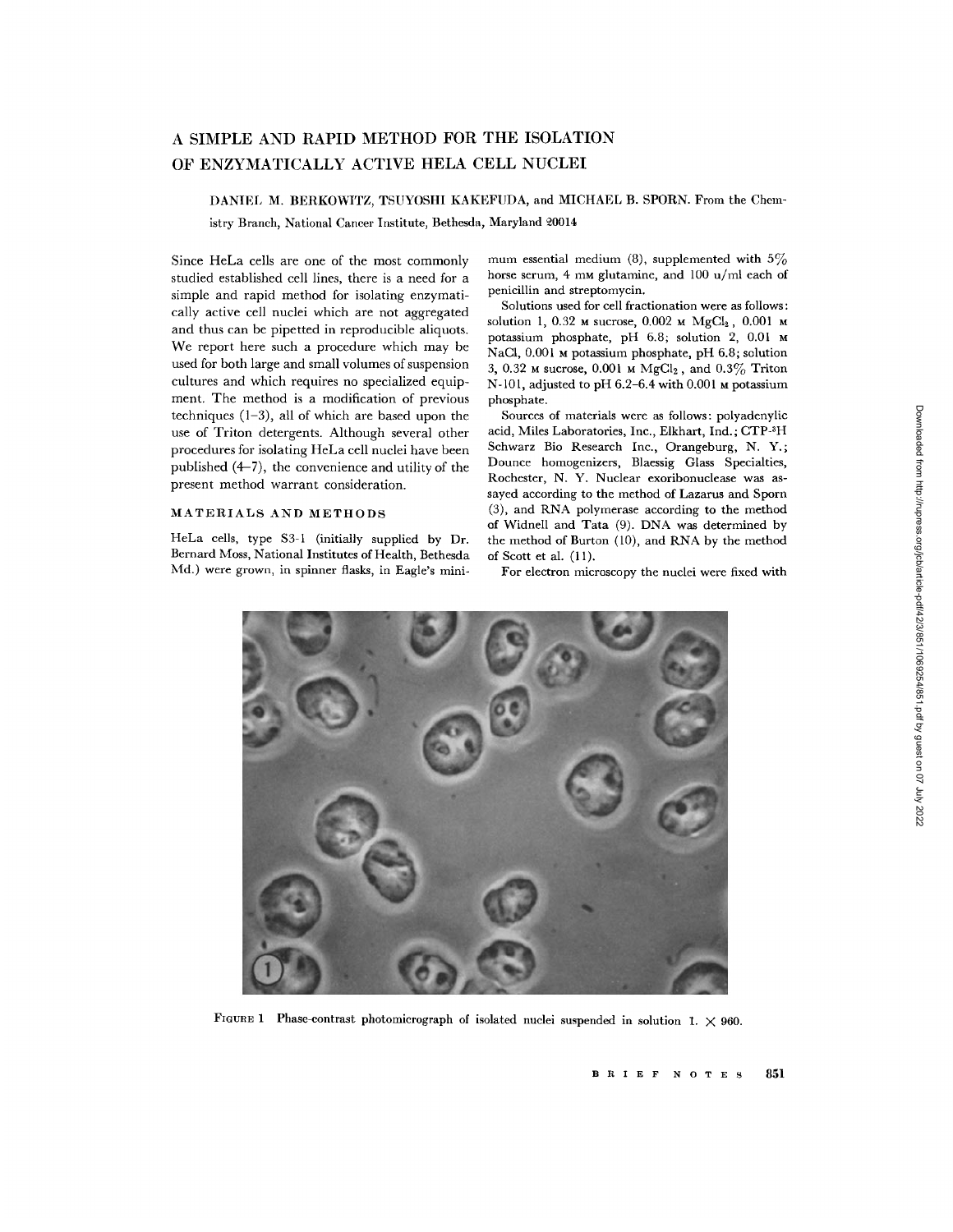

FIGURE 2 Low-power electron micrograph of an ultrathin section of isolated nuclei . The specimen was double stained with uranyl acetate and lead citrate.  $\times$  10,000.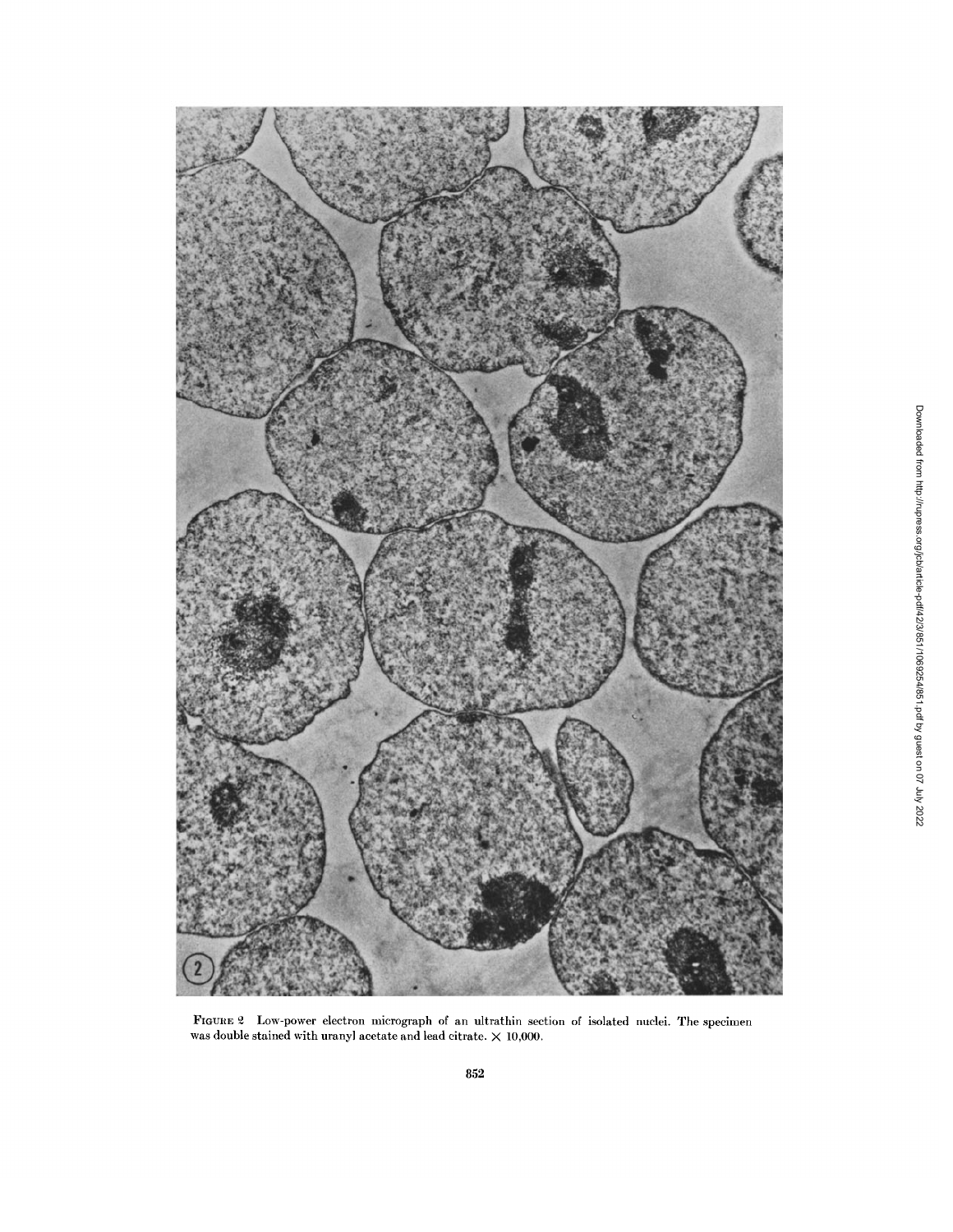

FIGURE 3 High-power electron micrograph of an isolated nucleus, showing complete removal of the outer layer of the nuclear envelope and the intact structure of the nucleolus. The condensed chromatin shows slightly reduced electron opacity.  $\times$  27,300.

2.5% glutaraldehyde and  $1\%$  osmium tetroxide in s-collidine buffer for 1 hr each, dehydrated with graded acetone, and embedded in Epon-Araldite. The ultrathin sections were double stained with uranyl acetate and lead citrate for 15 min each. Photographs were taken with a Philips 200 electron microscope with direct magnification of 1680-9100.

# Preparation of Nuclei

The entire cell fractionation procedure was performed at  $0^{\circ}$ C. HeLa cells (approximately 4  $\times$  $10^5$ /ml) were harvested by centrifugation at  $1000 g$  for 6 min. The cell pellet was washed with large volumes  $(50 \text{ ml}/10^8 \text{ cells})$  of solution 1, recentrifuged, and suspended in a similar volume of solution 2 for 15 min. The suspension was then centrifuged at 800  $g$  for 10 min, the pellet was suspended in solution 3 (25 ml/ $10^8$  cells) in a Dounce homogenizer and was treated with 10 passes of a loose and tight pestle. The homogenate was centrifuged at 800  $g$ for 10 min, and the supernatant was discarded; the pellet was resuspended in solution 3, treated again with both pestles, and recentrifuged. The final nuclear pellet can be suspended easily in solution I to give an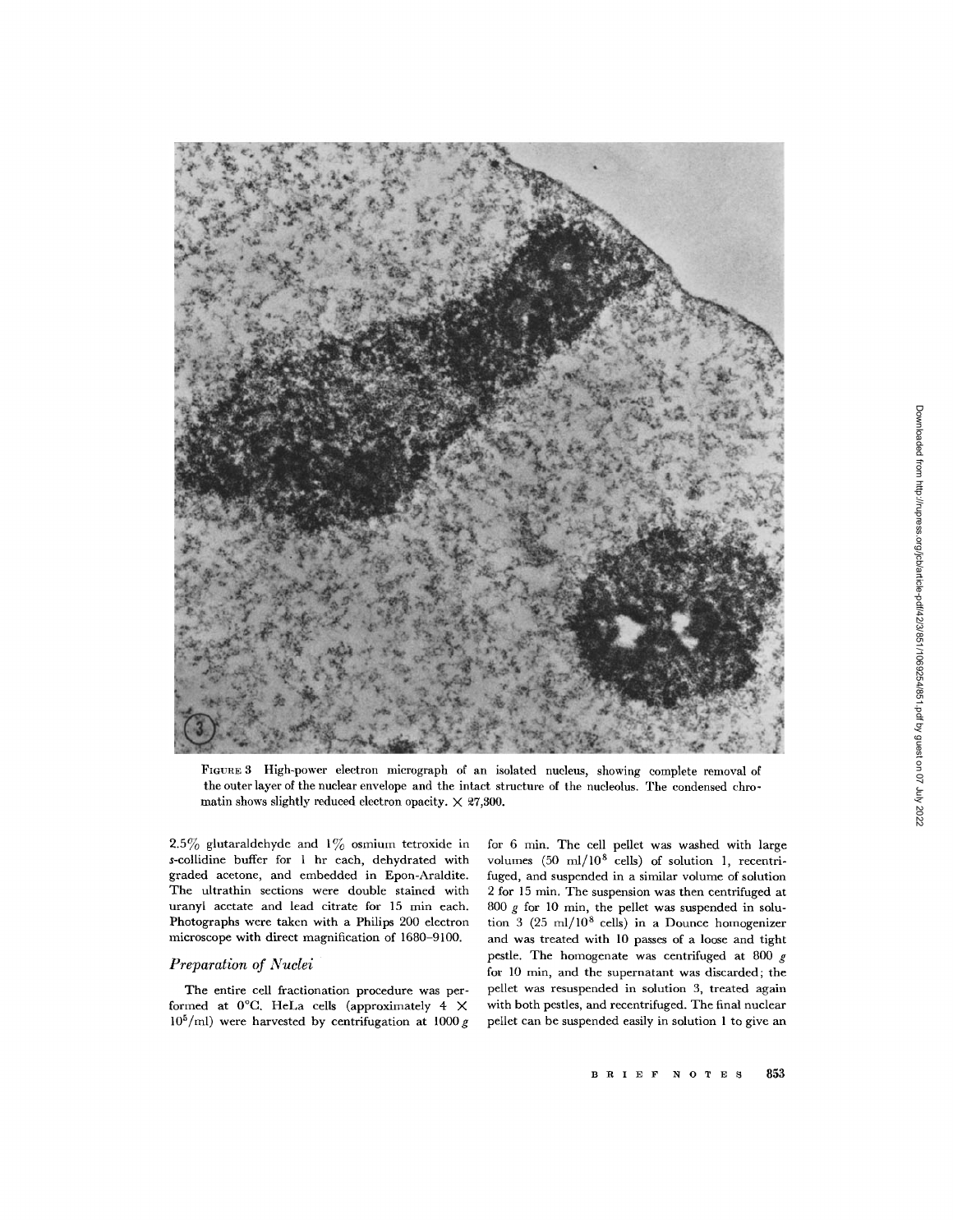RNA Polymerase Activity in Isolated HeLa Cell Nuclei

| Reaction mixture                            | CMP<br>incorporated<br>per $107$<br>nuclei |
|---------------------------------------------|--------------------------------------------|
|                                             | <b>µµmoles</b>                             |
| Complete                                    | 576                                        |
| Complete, no incubation                     | 9                                          |
| Complete, $+$ actinomycin D (20 $\mu$ g/ml) | 159                                        |
| Minus UTP                                   | 52                                         |
| Minus ATP, GTP, UTP                         | 13                                         |
| Minus nuclei                                | 2                                          |

The reaction mixture contained the following in a volume of  $1.0$  ml :  $10<sup>7</sup>$  nuclei in  $0.3$  ml of solution 1; Tris-Cl, pH 8.0, 100  $\mu$ moles;  $(NH_4)_2SO_4$ , 400  $\mu$ moles; MnCl<sub>2</sub>, 4  $\mu$ moles; ATP, GTP, UTP, 0.6  $\mu$ mole each; CTP, 0.04  $\mu$ mole containing 2  $\mu$ Ci CTP-5-3 H . The reaction mixture was incubated for 20 min at 37 °C, and the reaction was terminated with 2.0 ml of ice-cold 1.0 M perchloric acid (PCA). The precipitates were transferred to Whatman GF/C glass filters and washed four times with 5 ml of ice-cold 0.2 м PCA. The filters were counted in a liquid scintillation counter after the addition of 1 ml of NCS reagent and 15 ml of scintillator. Values reported are the average of at least six determinations.

unaggregated preparation. DNA determinations on the initial suspension cultures and the final pellets indicated that the yield of nuclei was from 70 to  $80\%$ .

#### RESULTS AND DISCUSSION

Fig. 1 shows a representative phase-contrast photomicrograph of the resuspended final nuclear pellet, and Figs. 2 and 3 show two electron micrographs. Virtually no cytoplasmic components and no unbroken cells were seen in any of the preparations. Electron micrographs show the isolated nuclei to be smooth in outline, with the outer layer of the nuclear envelope completely removed. The chromatin network is well preserved, although the condensed chromatin appears to have a slightly reduced electron opacity. The nucleoli consist of dense granular and fibrillar components, essentially identical with those seen in intact cells.

Nuclei prepared by the method described above had high activities of both RNA polymerase and the nuclear exoribonuclease first described in the Ehrlich ascites tumor (3). RNA polymerase activity is reported in Table I; the level of activity is of the same order of magnitude as that reported by

other investigators for nuclei prepared from rat liver (9). Nuclear exoribonuclease was assayed under standard conditions (3) with polyadenylic acid as the substrate ; adenosine-5'-monophosphate was virtually the sole product of the reaction and was identified by thin-layer chromatography and cleavage to adenosine by snake venom (3). The amount of exoribonuclease activity was found to be 4.5 u/mg nuclear DNA. The RNA/DNA ratio of the isolated nuclei is 0.24. Triton N-101 inactivates mitochondrial oxidative enzymes in HeLa cell homogenates, and hence an assay for cytochrome oxidase could not be performed on isolated nuclei. However, no mitochondrial profiles were seen in careful electron microscopic examination of multiple preparations of nuclei.

### SUMMARY

A simple and rapid method for the isolation of nuclei from HeLa cells is reported. This method is suitable for either large or small volumes of cell cultures, requires no specialized equipment, and yields nuclei which are not aggregated and which can be easily resuspended in an individually dispersed state. The nuclei are free of unbroken cells and cytoplasmic components, have a well-defined ultrastructure, and have high RNA polymerase and exoribonuclease activities.

We thank Miss Emily Olson for her technical assistance in preparing the electron micrographs. Received for publication 20 March 1969, and in revised form 24 April 1969.

#### REFERENCES

- 1. ZALTA, J. P., R. ROZENCWAJG, N. CARASSO, and P. FAVARD. 1962. Compt. Rend. 255:412.
- 2. HYMER, W. C., and E. L. KUFF. 1964. J. Histochem. Cytochem. 12:359.
- 3. LAZARUS, H. M., and M. B. SPORN, 1967. Proc. Nat. Acad. Sci. U. S. A. 57:1386.
- 4. FISHER, H. W., and H. HARRIS. 1963. Proc. Roy. Soc. (London) Ser. B Biol. Sci. 158:79.
- 5. PRESCOTT, D. M., M. V. N. RAO, D. P. EVEN-SON, G. E. STONE, and J. D. THRASHER. 1966. Methods in Cell Physiology. D. M. Prescott, editor. Academic Press Inc., New York. 2:140.
- 6. PENMAN, S. 1966. J. Mol. Biol. 17:117.
- 7. HOLTZMAN, E., I. SMITH, and S. PENMAN. 1966. J. Mol. Biol. 17:131.